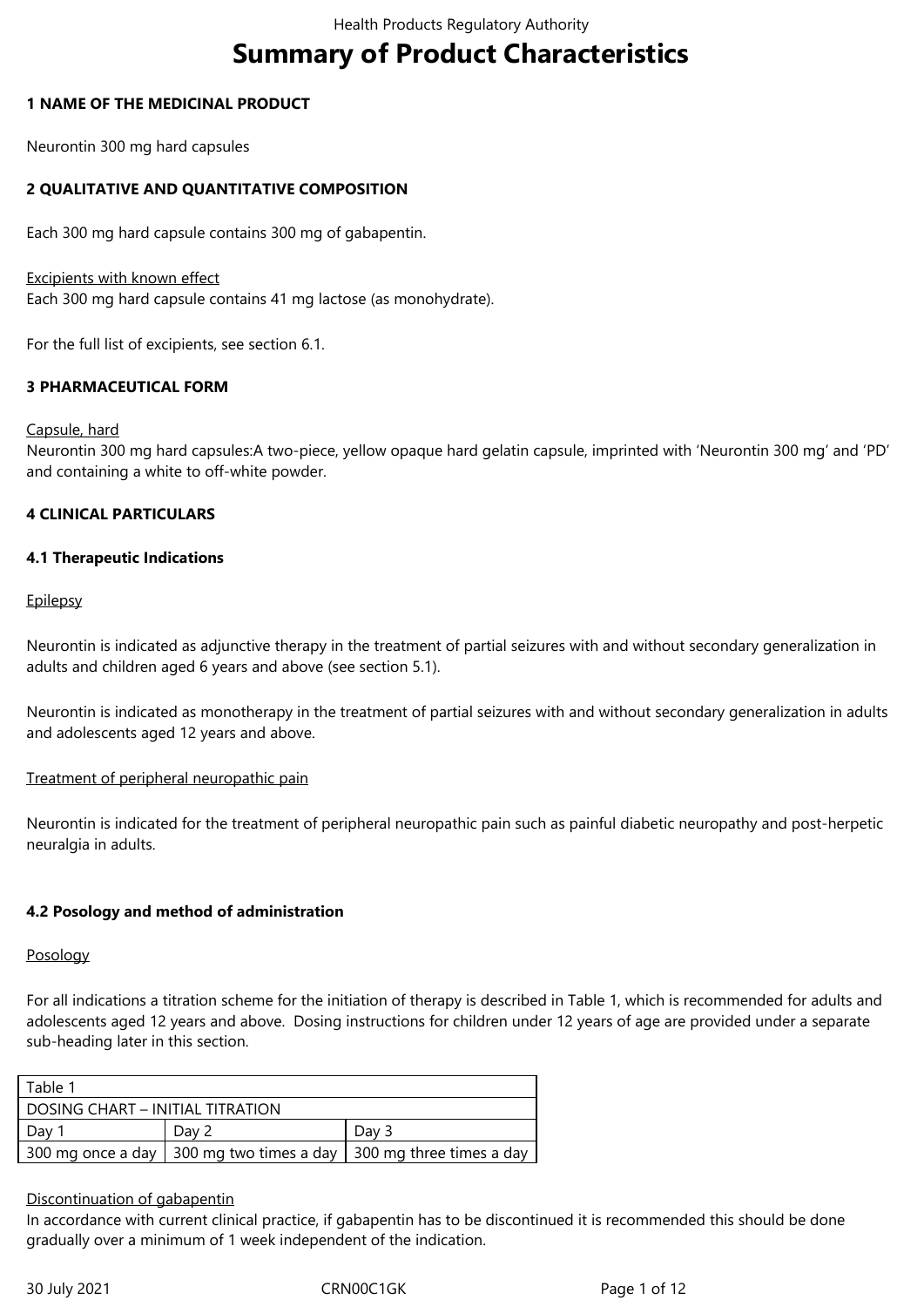# Epilepsy

Epilepsy typically requires long-term therapy. Dosage is determined by the treating physician according to individual tolerance and efficacy.

# *Adults and adolescents*

In clinical trials, the effective dosing range was 900 to 3600 mg/day. Therapy may be initiated by titrating the dose as described in Table 1 or by administering 300 mg three times a day (TID) on Day 1. Thereafter, based on individual patient response and tolerability, the dose can be further increased in 300 mg/day increments every 2-3 days up to a maximum dose of 3600 mg/day. Slower titration of gabapentin dosage may be appropriate for individual patients. The minimum time to reach a dose of 1800 mg/day is one week, to reach 2400 mg/day is a total of 2 weeks, and to reach 3600 mg/day is a total of 3 weeks. Dosages up to 4800 mg/day have been well tolerated in long-term open-label clinical studies. The total daily dose should be divided in three single doses, the maximum time interval between the doses should not exceed 12 hours to prevent breakthrough convulsions.

# *Children aged 6 years and above*

The starting dose should range from 10 to 15 mg/kg/day and the effective dose is reached by upward titration over a period of approximately three days. The effective dose of gabapentin in children aged 6 years and older is 25 to 35 mg/kg/day. Dosages up to 50 mg/kg/day have been well tolerated in a long-term clinical study. The total daily dose should be divided in three single doses, the maximum time interval between doses should not exceed 12 hours.

It is not necessary to monitor gabapentin plasma concentrations to optimize gabapentin therapy. Further, gabapentin may be used in combination with other antiepileptic medicinal products without concern for alteration of the plasma concentrations of gabapentin or serum concentrations of other antiepileptic medicinal products.

# Peripheral neuropathic pain

# *Adults*

The therapy may be initiated by titrating the dose as described in Table 1. Alternatively, the starting dose is 900 mg/day given as three equally divided doses. Thereafter, based on individual patient response and tolerability, the dose can be further increased in 300 mg/day increments every 2-3 days up to a maximum dose of 3600 mg/day. Slower titration of gabapentin dosage may be appropriate for individual patients. The minimum time to reach a dose of 1800 mg/day is one week, to reach 2400 mg/day is a total of 2 weeks, and to reach 3600 mg/day is a total of 3 weeks.

In the treatment of peripheral neuropathic pain such as painful diabetic neuropathy and post-herpetic neuralgia, efficacy and safety have not been examined in clinical studies for treatment periods longer than 5 months. If a patient requires dosing longer than 5 months for the treatment of peripheral neuropathic pain, the treating physician should assess the patient's clinical status and determine the need for additional therapy.

# Instruction for all areas of indication

In patients with poor general health, i.e., low body weight, after organ transplantation etc., the dose should be titrated more slowly, either by using smaller dosage strengths or longer intervals between dosage increases.

# Elderly (over 65 years of age)

Elderly patients may require dosage adjustment because of declining renal function with age (see Table 2). Somnolence, peripheral oedema and asthenia may be more frequent in elderly patients.

# Renal impairment

Dosage adjustment is recommended in patients with compromised renal function as described in Table 2 and/or those undergoing haemodialysis. Gabapentin 100 mg capsules can be used to follow dosing recommendations for patients with renal insufficiency.

| Table 2                                                |                                        |  |
|--------------------------------------------------------|----------------------------------------|--|
| Dosage of Gabapentin in Adults Based on Renal Function |                                        |  |
| Creatinine Clearance (mL/min)                          | Total Daily Dose <sup>a</sup> (mg/day) |  |
| $\geq 80$                                              | 900-3600                               |  |
| $50 - 79$                                              | 600-1800                               |  |
| 30-49                                                  | 300-900                                |  |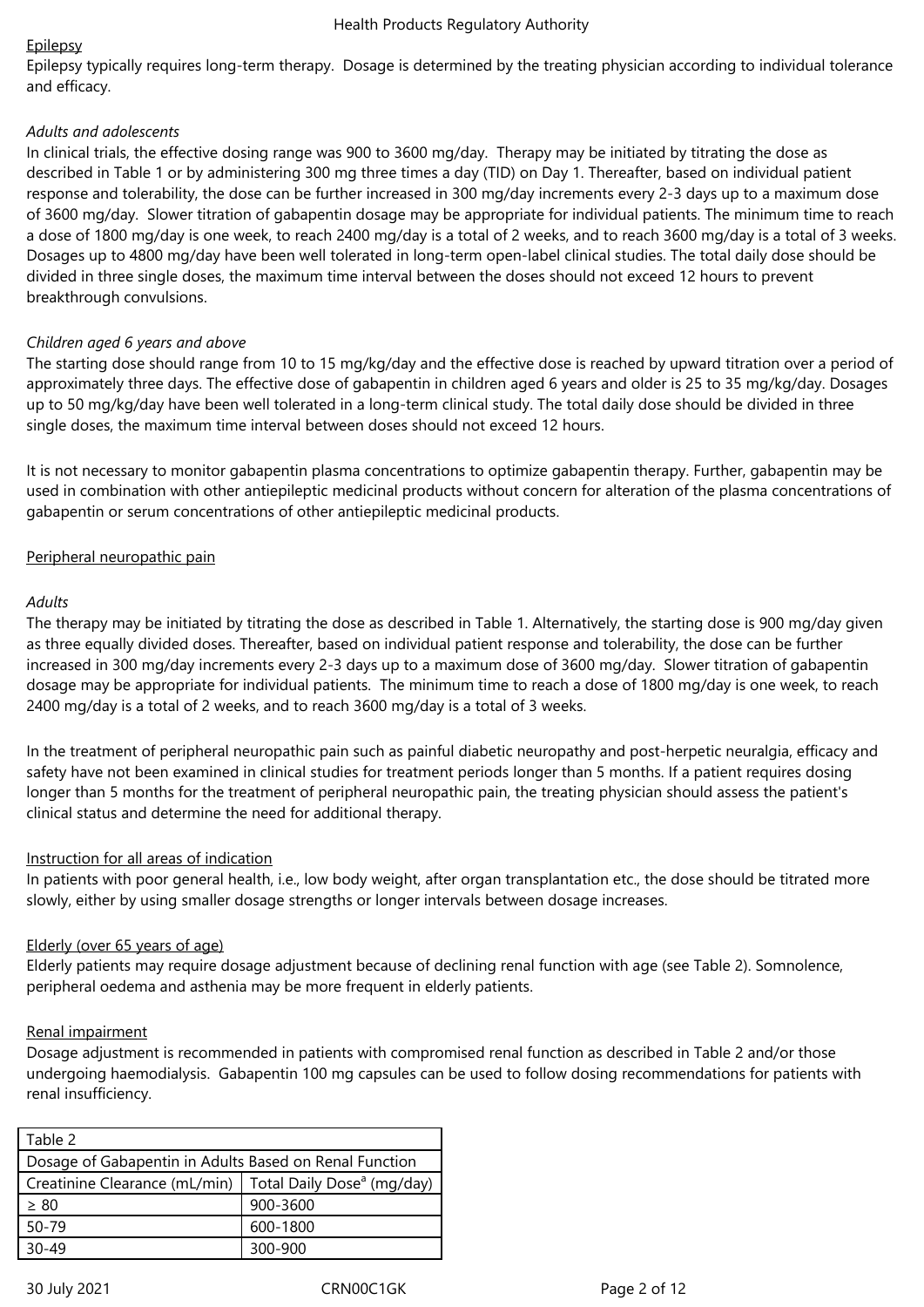| Health Products Regulatory Authority |
|--------------------------------------|
|--------------------------------------|

| 5-29 | 600<br>.<br>. J |
|------|-----------------|
| $-$  | $\Omega$        |
| ା>`  | ◡◡              |

<sup>a</sup> Total daily dose should be administered as three divided doses. Reduced dosages are for patients with renal impairment (creatinine clearance < 79 mL/min).

 $<sup>b</sup>$  The 150 mg daily dose to be administered as 300 mg every other day.</sup>

 $c_F$  For patients with creatinine clearance <15 mL/min, the daily dose should be reduced in proportion to creatinine clearance (e.g., patients with a creatinine clearance of 7.5 mL/min should receive one-half the daily dose that patients with a creatinine clearance of 15 mL/min receive).

# Use in patients undergoing haemodialysis

For anuric patients undergoing haemodialysis who have never received gabapentin, a loading dose of 300 to 400 mg, then 200 to 300 mg of gabapentin following each 4 hours of haemodialysis, is recommended. On dialysis-free days, there should be no treatment with gabapentin.

For renally impaired patients undergoing haemodialysis, the maintenance dose of gabapentin should be based on the dosing recommendations found in Table 2. In addition to the maintenance dose, an additional 200 to 300 mg dose following each 4-hour haemodialysis treatment is recommended.

# Method of administration

For oral use.

Gabapentin can be given with or without food and should be swallowed whole with sufficient fluid-intake (e.g. a glass of water).

# **4.3 Contraindications**

Hypersensitivity to the active substance or to any of the excipients listed in section 6.1.

# **4.4 Special warnings and precautions for use**

# Drug Rash with Eosinophilia and Systemic Symptoms (DRESS)

Severe, life-threatening, systemic hypersensitivity reactions such as Drug rash with eosinophilia and systemic symptoms (DRESS) have been reported in patients taking antiepileptic drugs including gabapentin (see section 4.8). It is important to note that early manifestations of hypersensitivity, such as fever or lymphadenopathy, may be present even though rash is not evident. If such signs or symptoms are present, the patient should be evaluated immediately. Gabapentin should be discontinued if an alternative etiology for the signs or symptoms cannot be established.

# **Anaphylaxis**

Gabapentin can cause anaphylaxis. Signs and symptoms in reported cases have included difficulty breathing, swelling of the lips, throat, and tongue, and hypotension requiring emergency treatment. Patients should be instructed to discontinue gabapentin and seek immediate medical care should they experience signs or symptoms of anaphylaxis (see section 4.8).

# Suicidal ideation and behaviour

Suicidal ideation and behaviour have been reported in patients treated with anti-epileptic agents in several indications. A meta-analysis of randomised placebo controlled trials of anti-epileptic drugs has also shown a small increased risk of suicidal ideation and behaviour. The mechanism of this risk is not known and the available data do not exclude the possibility of an increased risk for gabapentin.

Patients should be monitored for signs of suicidal ideation and behaviours and appropriate treatment should be considered. Patients (and caregivers of patients) should be advised to seek medical advice should signs of suicidal ideation or behaviour emerge.

# Acute pancreatitis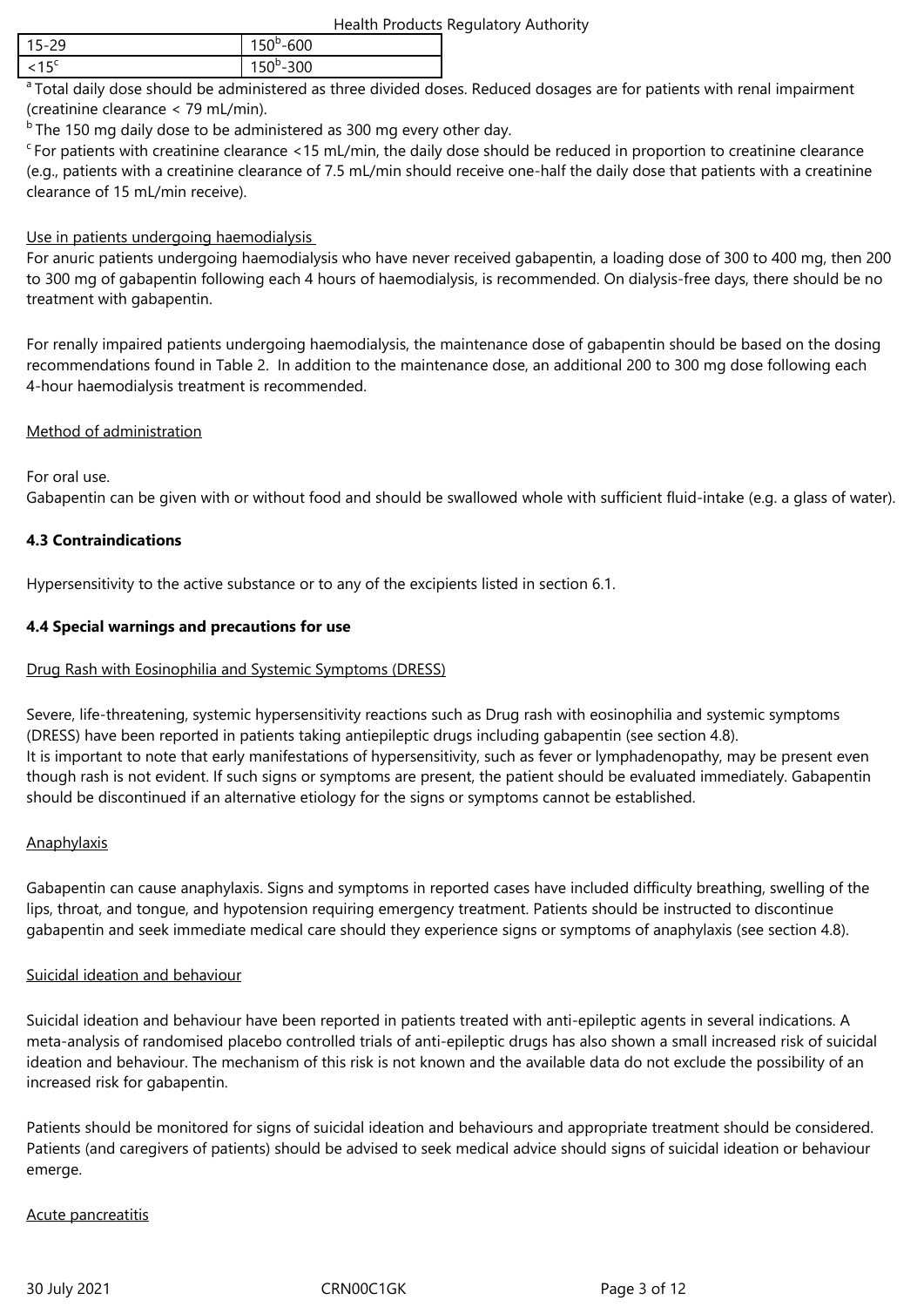If a patient develops acute pancreatitis under treatment with gabapentin, discontinuation of gabapentin should be considered (see section 4.8).

#### Seizures

Although there is no evidence of rebound seizures with gabapentin, abrupt withdrawal of anticonvulsants in epileptic patients may precipitate status epilepticus (see section 4.2).

As with other antiepileptic medicinal products, some patients may experience an increase in seizure frequency or the onset of new types of seizures with gabapentin.

As with other antiepileptics, attempts to withdraw concomitant antiepileptics in treatment refractive patients on more than one antiepileptic, in order to reach gabapentin monotherapy have a low success rate.

Gabapentin is not considered effective against primary generalized seizures such as absences and may aggravate these seizures in some patients. Therefore, gabapentin should be used with caution in patients with mixed seizures including absences.

Gabapentin treatment has been associated with dizziness and somnolence, which could increase the occurrence of accidental injury (fall). There have also been post-marketing reports of confusion, loss of consciousness and mental impairment. Therefore, patients should be advised to exercise caution until they are familiar with the potential effects of the medication.

# Concomitant use with opioids and other CNS depressants

Patients who require concomitant treatment with central nervous system (CNS) depressants, including opioids, should be carefully observed for signs of CNS depression, such as somnolence, sedation, and respiratory depression. Patients who use gabapentin and morphine concomitantly may experience increases in gabapentin concentrations. The dose of gabapentin, or concomitant treatment with CNS depressants including opioids, should be reduced appropriately (see section 4.5).

Caution is advised when prescribing gabapentin concomitantly with opioids due to risk of CNS depression. In a population-based, observational, nested case-control study of opioid users, co‑prescription of opioids and gabapentin was associated with an increased risk for opioid-related death compared to opioid prescription use alone (adjusted odds ratio [aOR], 1.49 [95% CI, 1.18 to 1.88, p<0.001]).

# Respiratory depression

Gabapentin has been associated with severe respiratory depression. Patients with compromised respiratory function, respiratory or neurological disease, renal impairment, concomitant use of CNS depressants and the elderly might be at higher risk of experiencing this severe adverse reaction. Dose adjustments might be necessary in these patients.

#### Elderly (over 65 years of age)

No systematic studies in patients 65 years or older have been conducted with gabapentin. In one double blind study in patients with neuropathic pain, somnolence, peripheral oedema and asthenia occurred in a somewhat higher percentage in patients aged 65 years or above, than in younger patients. Apart from these findings, clinical investigations in this age group do not indicate an adverse event profile different from that observed in younger patients.

#### Paediatric population

The effects of long-term (greater than 36 weeks) gabapentin therapy on learning, intelligence, and development in children and adolescents have not been adequately studied. The benefits of prolonged therapy must therefore be weighed against the potential risks of such therapy.

#### Abuse and dependence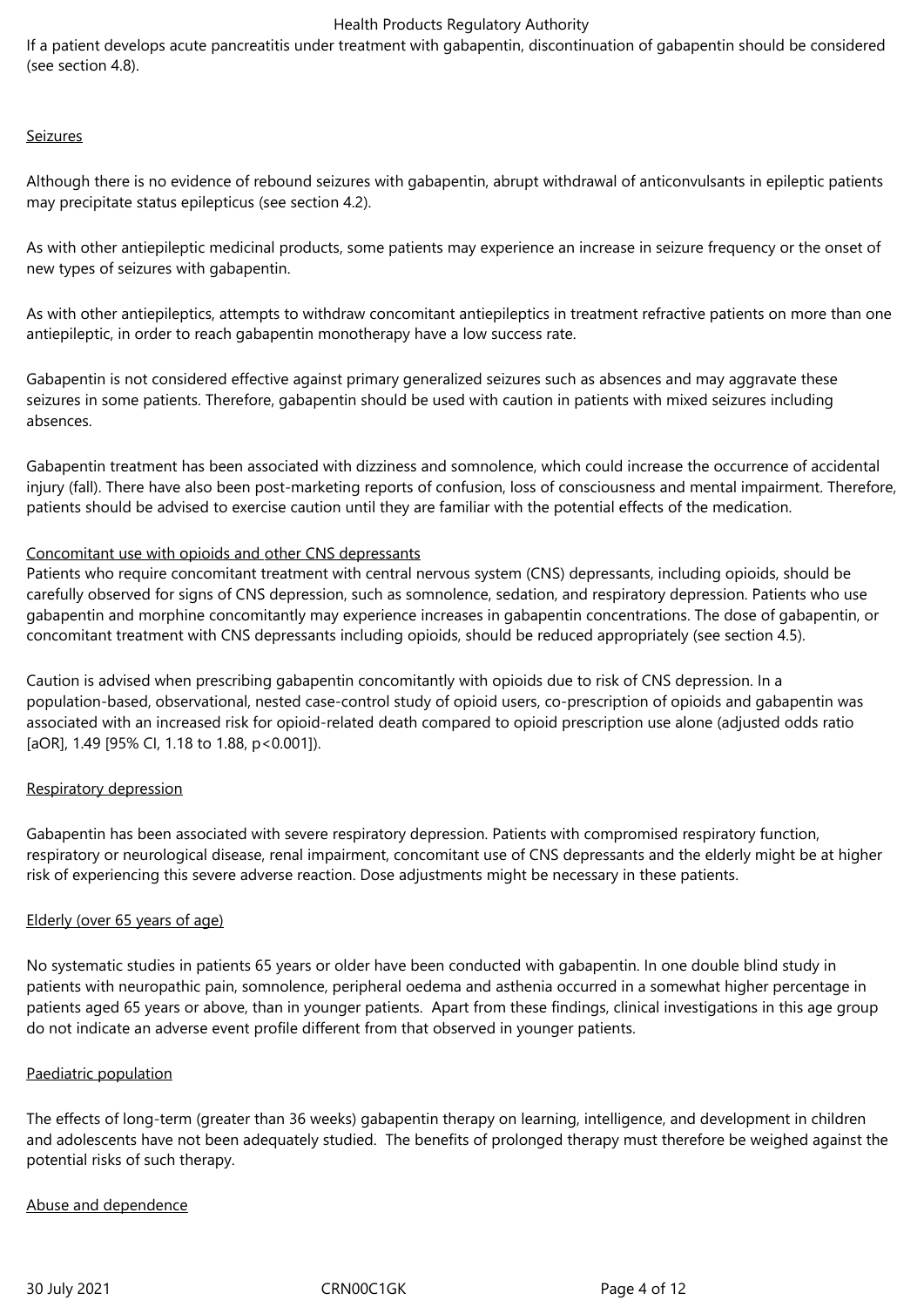Cases of abuse and dependence have been reported in the post-marketing database. Carefully evaluate patients for a history of drug abuse and observe them for possible signs of gabapentin abusee.g. drug-seeking behaviour, dose escalation, development of tolerance.

# Laboratory tests

False positive readings may be obtained in the semi-quantitative determination of total urine protein by dipstick tests. It is therefore recommended to verify such a positive dipstick test result by methods based on a different analytical principle such as the Biuret method, turbidimetric or dye-binding methods, or to use these alternative methods from the beginning.

#### Excipients with known effect

Neurontin hard capsules contain lactose. Patients with rare hereditary problems of galactose intolerance, the Lapp lactase deficiency or glucose-galactose malabsorption should not take this medicine.

Neurontin 100 mg, 300 mg and 400 mg hard capsules contain less than 1 mmol sodium (23 mg) per capsule. Patients on low sodium diets can be informed that this medicinal product is essentially 'sodium free'.

# **4.5 Interaction with other medicinal products and other forms of interactions**

There are spontaneous and literature case reports of respiratory depression, sedation, and death associated with gabapentin when co-administered with CNS depressants, including opioids. In some of these reports, the authors considered the combination of gabapentin with opioids to be a particular concern in frail patients, in the elderly, in patients with serious underlying respiratory disease, with polypharmacy, and in those with substance abuse disorders. In a study involving healthy volunteers (N=12), when a 60 mg controlled-release morphine capsule was administered 2 hours

prior to a 600 mg gabapentin capsule, mean gabapentin AUC increased by 44% compared to gabapentin administered without morphine. Therefore, patients who require concomitant treatment with opioids should be carefully observed for signs of CNS depression, such as somnolence, sedation and respiratory depression and the dose of gabapentin or opioid should be reduced appropriately.

No interaction between gabapentin and phenobarbital, phenytoin, valproic acid, or carbamazepine has been observed.

Gabapentin steady-state pharmacokinetics are similar for healthy subjects and patients with epilepsy receiving these antiepileptic agents.

Co-administration of gabapentin with oral contraceptives containing norethindrone and/or ethinyl estradiol, does not influence the steady-state pharmacokinetics of either component.

Co-administration of gabapentin with antacids containing aluminium and magnesium, reduces gabapentin bioavailability up to 24%. It is recommended that gabapentin be taken at the earliest two hours following antacid administration.

Renal excretion of gabapentin is unaltered by probenecid.

A slight decrease in renal excretion of gabapentin that is observed when it is co-administered with cimetidine is not expected to be of clinical importance.

# **4.6 Fertility, pregnancy and lactation**

# **Pregnancy**

# *Risk related to epilepsy and antiepileptic medicinal products in general*

The risk of birth defects is increased by a factor of  $2 - 3$  in the offspring of mothers treated with an antiepileptic medicinal product. Most frequently reported are cleft lip, cardiovascular malformations and neural tube defects. Multiple antiepileptic drug therapy may be associated with a higher risk of congenital malformations than monotherapy, therefore it is important that monotherapy is practised whenever possible. Specialist advice should be given to women who are likely to become pregnant or who are of childbearing potential and the need for antiepileptic treatment should be reviewed when a woman is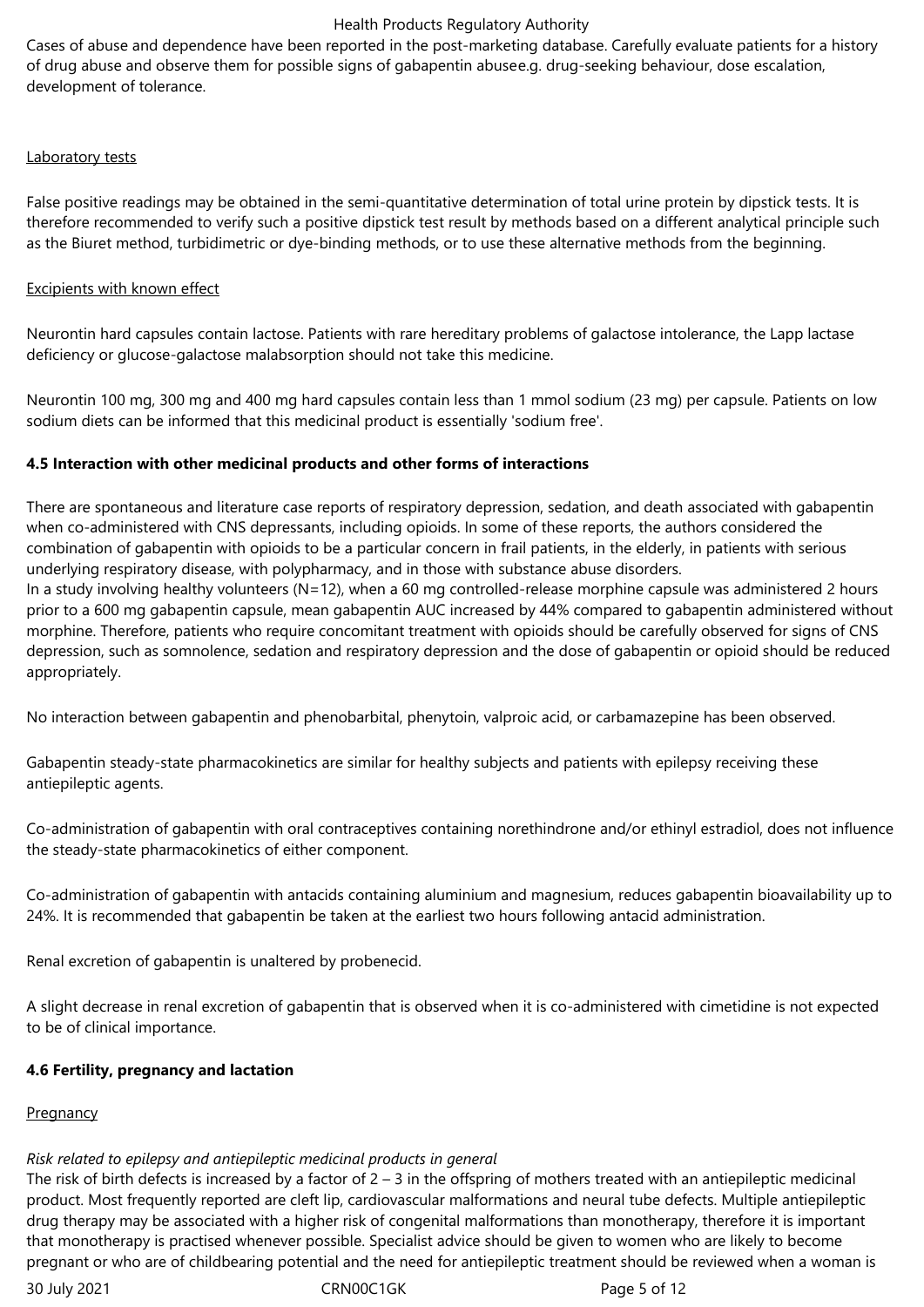planning to become pregnant. No sudden discontinuation of antiepileptic therapy should be undertaken as this may lead to breakthrough seizures, which could have serious consequences for both mother and child. Developmental delay in children of mothers with epilepsy has been observed rarely. It is not possible to differentiate if the developmental delay is caused by genetic, social factors, maternal epilepsy or the antiepileptic therapy.

#### *Risk related to gabapentin*

Gabapentin crosses the human placenta.

There are no or limited amount of data from the use of gabapentin in pregnant women.

Studies in animals have shown reproductive toxicity (see section 5.3). The potential risk for humans is unknown. Gabapentin should not be used during pregnancy unless the potential benefit to the mother clearly outweighs the potential risk to the foetus.

No definite conclusion can be made as to whether gabapentin is causally associated with an increased risk of congenital malformations when taken during pregnancy, because of epilepsy itself and the presence of concomitant antiepileptic medicinal products during each reported pregnancy.

# Breast-feeding

Gabapentin is excreted in human milk. Because the effect on the breast-fed infant is unknown, caution should be exercised when gabapentin is administered to a breast-feeding mother. Gabapentin should be used in breast-feeding mothers only if the benefits clearly outweigh the risks.

# Fertility

There is no effect on fertility in animal studies (see section 5.3).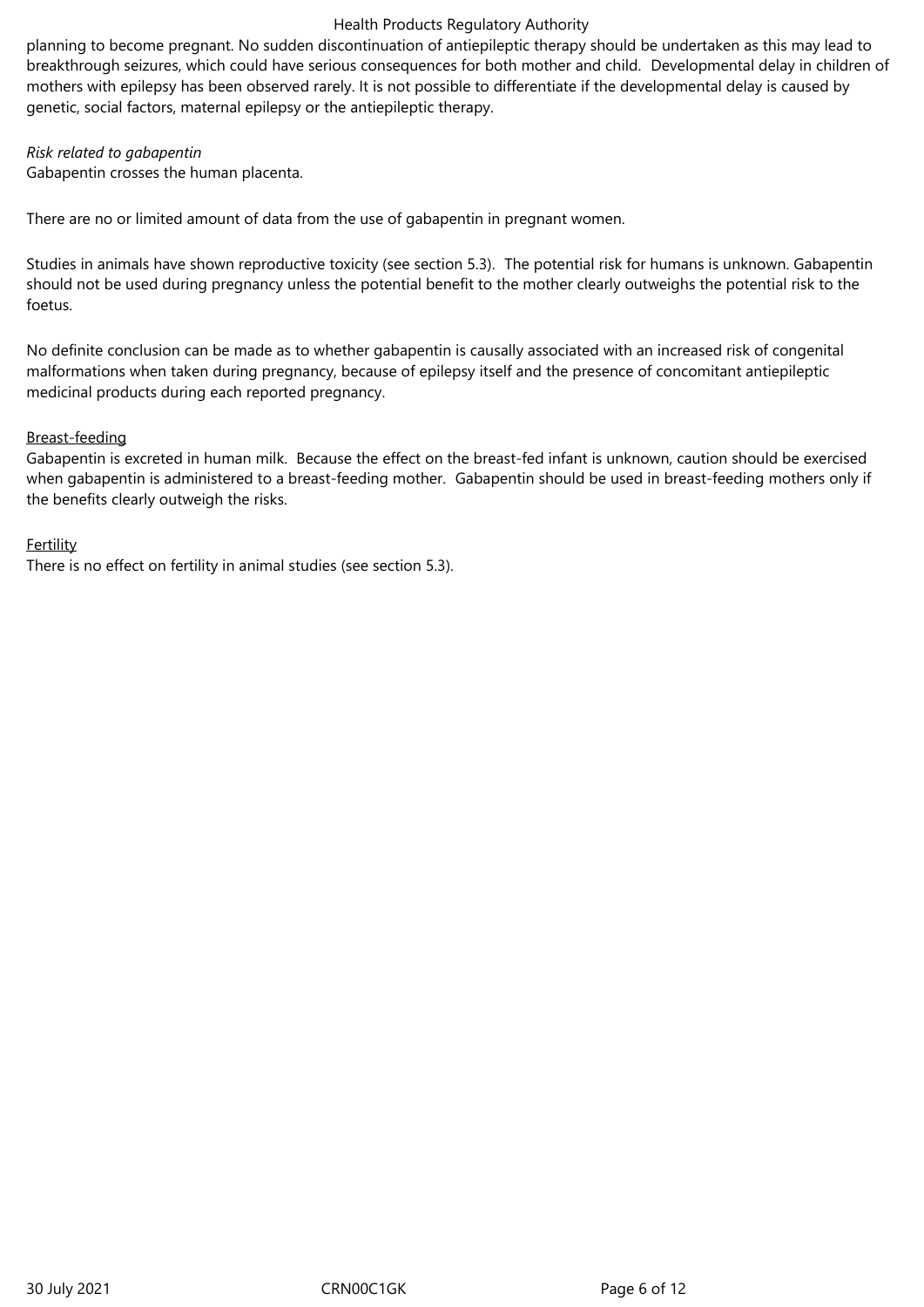# **4.7 Effects on ability to drive and use machines**

Gabapentin may have minor or moderate influence on the ability to drive and use machines. Gabapentin acts on the central nervous system and may cause drowsiness, dizziness or other related symptoms. Even, if they were only of mild or moderate degree, these undesirable effects could be potentially dangerous in patients driving or operating machinery. This is especially true at the beginning of the treatment and after increase in dose.

#### **4.8 Undesirable effects**

The adverse reactions observed during clinical studies conducted in epilepsy (adjunctive and monotherapy) and neuropathic pain have been provided in a single list below by class and frequency: very common ( $\geq 1/10$ ); common ( $\geq 1/100$  to < 1/10); uncommon (≥ 1/1,000 to < 1/100); rare (≥ 1/10,000 to < 1/1,000); very rare (< 1/10,000). Where an adverse reaction was seen at different frequencies in clinical studies, it was assigned to the highest frequency reported.

Additional reactions reported from post-marketing experience are included as frequency Not known (cannot be estimated from the available data) in italics in the list below.

Within each frequency grouping, undesirable effects are presented in order of decreasing seriousness.

|                                           | System organ class   Adverse drug reactions                                                                                                                                                                                      |  |  |  |
|-------------------------------------------|----------------------------------------------------------------------------------------------------------------------------------------------------------------------------------------------------------------------------------|--|--|--|
| <b>Infections and infestations</b>        |                                                                                                                                                                                                                                  |  |  |  |
| Very Common                               | viral infection                                                                                                                                                                                                                  |  |  |  |
| Common                                    | pneumonia, respiratory infection, urinary tract infection, infection, otitis media                                                                                                                                               |  |  |  |
|                                           | Blood and the lymphatic system disorders                                                                                                                                                                                         |  |  |  |
| Common                                    | leucopenia                                                                                                                                                                                                                       |  |  |  |
| Not known                                 | thrombocytopenia                                                                                                                                                                                                                 |  |  |  |
| Immune system disorders                   |                                                                                                                                                                                                                                  |  |  |  |
| Uncommon                                  | allergic reactions (e.g. urticaria)                                                                                                                                                                                              |  |  |  |
| Not known                                 | hypersensitivity syndrome (a systemic reaction with a variable presentation that can include fever, rash,<br>hepatitis, lymphadenopathy, eosinophilia, and sometimes other signs and symptoms), anaphylaxis (see<br>section 4.4) |  |  |  |
| <b>Metabolism and nutrition disorders</b> |                                                                                                                                                                                                                                  |  |  |  |
| Common                                    | anorexia, increased appetite                                                                                                                                                                                                     |  |  |  |
| Uncommon                                  | hyperglycemia (most often observed in patients with diabetes)                                                                                                                                                                    |  |  |  |
| Rare                                      | hypoglycaemia (most often observed in patients with diabetes)                                                                                                                                                                    |  |  |  |
| Not known                                 | hyponatraemia                                                                                                                                                                                                                    |  |  |  |
| <b>Psychiatric disorders</b>              |                                                                                                                                                                                                                                  |  |  |  |
| Common                                    | hostility, confusion and emotional lability, depression, anxiety, nervousness, thinking abnormal                                                                                                                                 |  |  |  |
| Uncommon                                  | agitation                                                                                                                                                                                                                        |  |  |  |
| Not known                                 | hallucinations                                                                                                                                                                                                                   |  |  |  |
| Nervous system disorders                  |                                                                                                                                                                                                                                  |  |  |  |
| Very Common                               | somnolence, dizziness, ataxia                                                                                                                                                                                                    |  |  |  |
| Common                                    | convulsions, hyperkinesias, dysarthria, amnesia, tremor, insomnia, headache, sensations such as<br>paresthesia, hypaesthesia, coordination abnormal, nystagmus, increased, decreased, or absent reflexes                         |  |  |  |
| Uncommon                                  | hypokinesia, mental impairment                                                                                                                                                                                                   |  |  |  |
| Rare                                      | loss of consciousness                                                                                                                                                                                                            |  |  |  |
| Not known                                 | other movement disorders (e.g. choreoathetosis, dyskinesia, dystonia)                                                                                                                                                            |  |  |  |
| <b>Eye disorders</b>                      |                                                                                                                                                                                                                                  |  |  |  |
| Common                                    | visual disturbances such as amblyopia, diplopia                                                                                                                                                                                  |  |  |  |
| <b>Ear and labyrinth disorders</b>        |                                                                                                                                                                                                                                  |  |  |  |
| Common                                    | vertigo                                                                                                                                                                                                                          |  |  |  |
| Not known                                 | tinnitus                                                                                                                                                                                                                         |  |  |  |
| <b>Cardiac disorders</b>                  |                                                                                                                                                                                                                                  |  |  |  |
| Uncommon                                  | palpitations                                                                                                                                                                                                                     |  |  |  |
| <b>Vascular disorders</b>                 |                                                                                                                                                                                                                                  |  |  |  |
| Common                                    | hypertension, vasodilatation                                                                                                                                                                                                     |  |  |  |
| 30 July 2021                              | CRN00C1GK<br>Page 7 of 12                                                                                                                                                                                                        |  |  |  |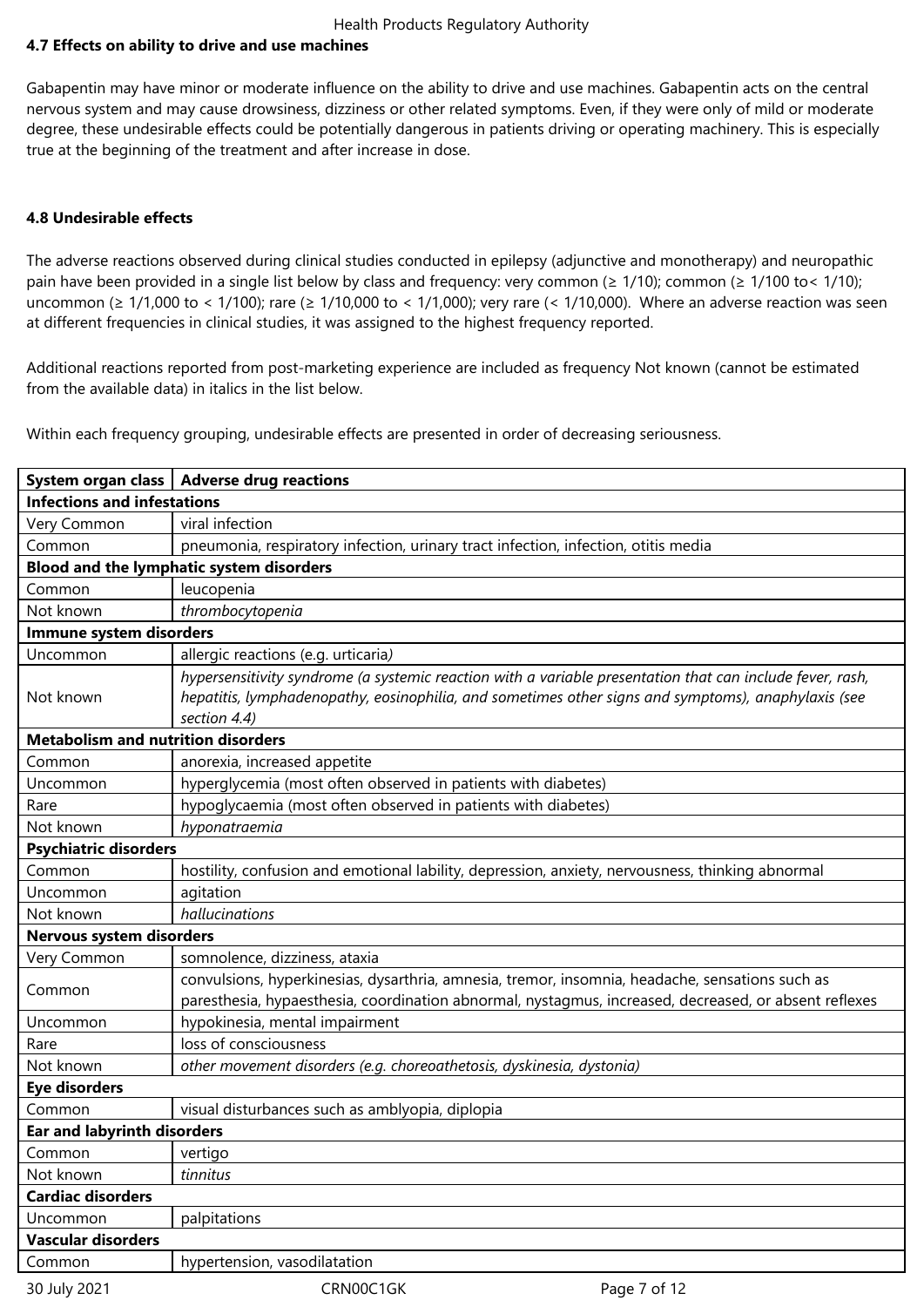| Rare                                                                                                   | respiratory depression                                                                                    |  |  |  |
|--------------------------------------------------------------------------------------------------------|-----------------------------------------------------------------------------------------------------------|--|--|--|
| <b>Gastrointestinal disorders</b>                                                                      |                                                                                                           |  |  |  |
|                                                                                                        | vomiting, nausea, dental abnormalities, gingivitis, diarrhoea, abdominal pain, dyspepsia, constipation,   |  |  |  |
| Common                                                                                                 | dry mouth or throat, flatulence                                                                           |  |  |  |
| Not known                                                                                              | pancreatitis                                                                                              |  |  |  |
| <b>Hepatobiliary disorders</b>                                                                         |                                                                                                           |  |  |  |
| Not known                                                                                              | hepatitis, jaundice                                                                                       |  |  |  |
| Skin and subcutaneous tissue disorders                                                                 |                                                                                                           |  |  |  |
| facial oedema, purpura most often described as bruises resulting from physical trauma, rash, pruritus, |                                                                                                           |  |  |  |
| Common                                                                                                 | acne                                                                                                      |  |  |  |
| Not known                                                                                              | Stevens-Johnson syndrome, angioedema, erythema multiforme, alopecia, drug rash with eosinophilia and      |  |  |  |
|                                                                                                        | systemic symptoms (see section 4.4)                                                                       |  |  |  |
|                                                                                                        | Musculoskeletal and connective tissue disorders                                                           |  |  |  |
| Common                                                                                                 | arthralgia, myalgia, back pain, twitching                                                                 |  |  |  |
| Not known                                                                                              | rhabdomyolysis, myoclonus                                                                                 |  |  |  |
| <b>Renal and urinary disorder</b>                                                                      |                                                                                                           |  |  |  |
| Not known                                                                                              | acute renal failure, incontinence                                                                         |  |  |  |
|                                                                                                        | <b>Reproductive system and breast disorders</b>                                                           |  |  |  |
| Common                                                                                                 | impotence                                                                                                 |  |  |  |
| Not known                                                                                              | breast hypertrophy, gynaecomastia, sexual dysfunction (including changes in libido, ejaculation disorders |  |  |  |
|                                                                                                        | and anorgasmia)                                                                                           |  |  |  |
|                                                                                                        | <b>General disorders and administration site conditions</b>                                               |  |  |  |
| Very Common                                                                                            | fatigue, fever                                                                                            |  |  |  |
| Common                                                                                                 | peripheral oedema, abnormal gait, asthenia, pain, malaise, flu syndrome                                   |  |  |  |
| Uncommon                                                                                               | generalized oedema                                                                                        |  |  |  |
|                                                                                                        | withdrawal reactions (mostly anxiety, insomnia, nausea, pains, sweating), chest pain. Sudden unexplained  |  |  |  |
| Not known                                                                                              | deaths have been reported where a causal relationship to treatment with gabapentin has not been           |  |  |  |
|                                                                                                        | established.                                                                                              |  |  |  |
| <b>Investigations</b>                                                                                  |                                                                                                           |  |  |  |
| Common                                                                                                 | WBC (white blood cell count) decreased, weight gain                                                       |  |  |  |
| Uncommon                                                                                               | elevated liver function tests SGOT (AST), SGPT (ALT) and bilirubin                                        |  |  |  |
| Not known                                                                                              | blood creatine phosphokinase increased                                                                    |  |  |  |
|                                                                                                        | Injury, poisoning and procedural complications                                                            |  |  |  |
| Common                                                                                                 | accidental injury, fracture, abrasion                                                                     |  |  |  |
| Uncommon                                                                                               | fall                                                                                                      |  |  |  |

Under treatment with gabapentin cases of acute pancreatitis were reported. Causality with gabapentin is unclear (see section 4.4).

In patients on haemodialysis due to end-stage renal failure, myopathy with elevated creatine kinase levels has been reported.

Respiratory tract infections, otitis media, convulsions and bronchitis were reported only in clinical studies in children. Additionally, in clinical studies in children, aggressive behaviour and hyperkinesias were reported commonly.

# Reporting of suspected adverse reactions

Reporting suspected adverse reactions after authorisation of the medicinal product is important. It allows continued monitoring of the benefit/risk balance of the medicinal product. Healthcare professionals are asked to report any suspected adverse reactions via HPRA Pharmacovigilance. Website: www.hpra.ie

#### **4.9 Overdose**

Acute, life-threatening toxicity has not been observed wi[th gabapenti](http://www.hpra.ie/)n overdoses of up to 49 g. Symptoms of the overdoses included dizziness, double vision, slurred speech, drowsiness, loss of consciousness, lethargy and mild diarrhoea. All patients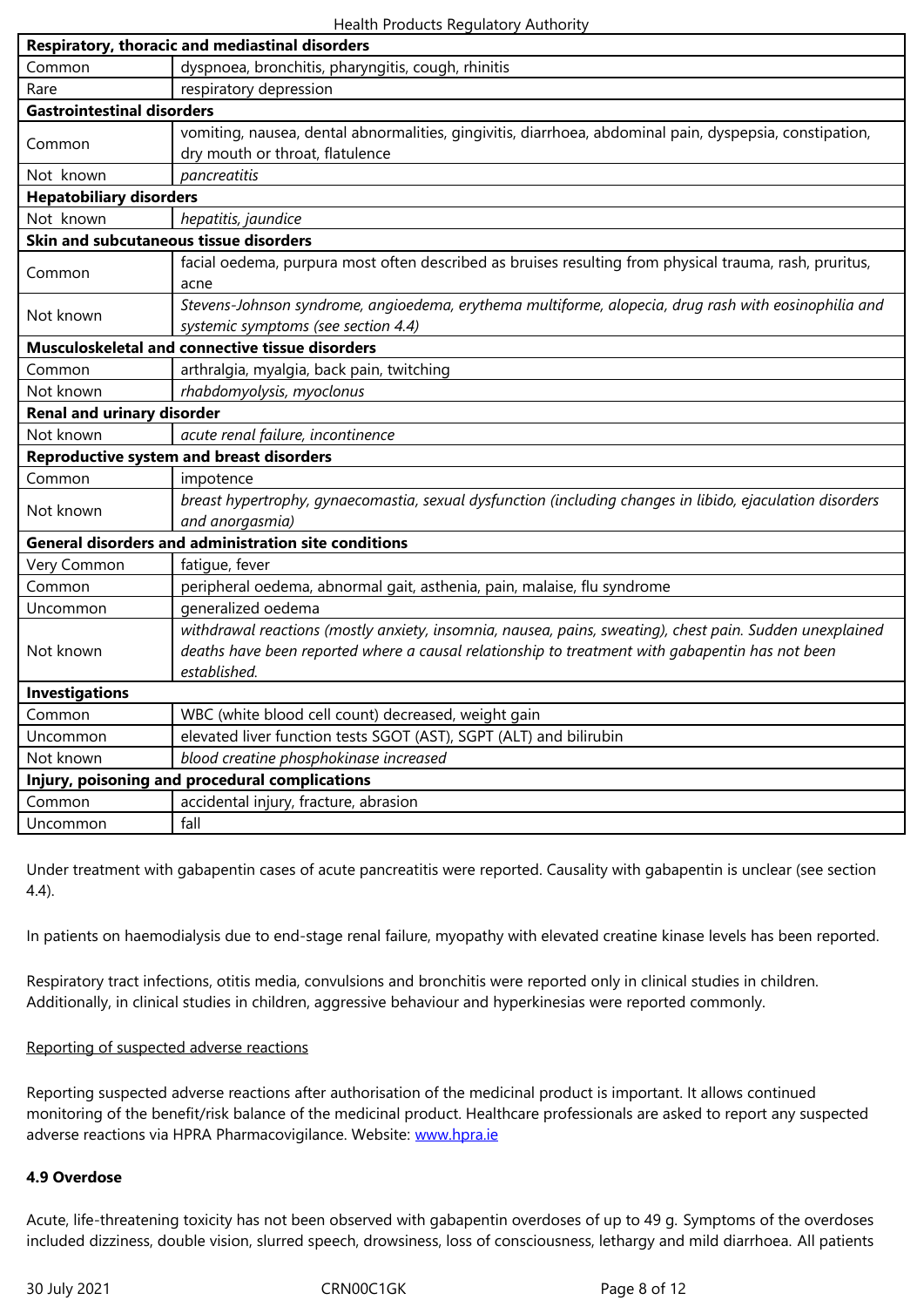recovered fully with supportive care. Reduced absorption of gabapentin at higher doses may limit drug absorption at the time of overdosing and, hence,minimise toxicity from overdoses.

Overdoses of gabapentin, particularly in combination with other CNS depressant medications, may result in coma.

Although gabapentin can be removed by haemodialysis, based on prior experience it is usually not required. However, in patients with severe renal impairment, haemodialysis may be indicated.

An oral lethal dose of gabapentin was not identified in mice and rats given doses as high as 8000 mg/kg. Signs of acute toxicity in animals included ataxia, laboured breathing, ptosis, hypoactivity, or excitation.

#### **5 PHARMACOLOGICAL PROPERTIES**

#### **5.1 Pharmacodynamic properties**

Pharmacotherapeutic groups: Other antiepileptics ATC code: N03AX12

# Mechanism of action

Gabapentin readily enters the brain and prevents seizures in a number of animal models of epilepsy. Gabapentin does not possess affinity for either GABAA or GABAB receptor nor does it alter the metabolism of GABA. It does not bind to other neurotransmitter receptors of the brain and does not interact with sodium channels. Gabapentin binds with high affinity to the α2δ (alpha-2-delta) subunit of voltage-gated calcium channels and it is proposed that binding to the α2δ subunit may be involved in gabapentin's anti-seizure effects in animals. Broad panel screening does not suggest any other drug target other than α2δ.

Evidence from several pre-clinical models inform that the pharmacological activity of gabapentin may be mediated via binding to  $α2δ$  through a reduction in release of excitatory neurotransmitters in regions of the central nervous system. Such activity may underlie gabapentin's anti-seizure activity. The relevance of these actions of gabapentin to the anticonvulsant effects in humans remains to be established.

Gabapentin also displays efficacy in several pre-clinical animal pain models. Specific binding of gabapentin to the α2δ subunit is proposed to result in several different actions that may be responsible for analgesic activity in animal models. The analgesic activities of gabapentin may occur in the spinal cord as well as at higher brain centers through interactions with descending pain inhibitory pathways. The relevance of these pre-clinical properties to clinical action in humans is unknown.

#### Clinical efficacy and safety

A clinical trial of adjunctive treatment of partial seizures in paediatric subjects ranging in age from 3 to 12 years, showed a numerical but not statistically significant difference in the 50% responder rate in favour of the gabapentin group compared to placebo. Additional post-hoc analyses of the responder rates by age did not reveal a statistically significant effect of age, either as a continuous or dichotomous variable (age groups 3-5 and 6-12 years).

The data from this additional post-hoc analysis are summarised in the table below:

| Response (≥ 50% Improved) by Treatment and Age MITT* |               |               |         |  |
|------------------------------------------------------|---------------|---------------|---------|--|
| Population                                           |               |               |         |  |
| Age Category                                         | Placebo       | Gabapentin    | P-Value |  |
| < 6 Years Old                                        | 4/21 (19.0%)  | 4/17 (23.5%)  | 0.7362  |  |
| 6 to 12 Years Old                                    | 17/99 (17.2%) | 20/96 (20.8%) | 0.5144  |  |

\*The modified intent to treat population was defined as all patients randomised to study medication who also had evaluable seizure diaries available for 28 days during both the baseline and double-blind phases.

# **5.2 Pharmacokinetic properties**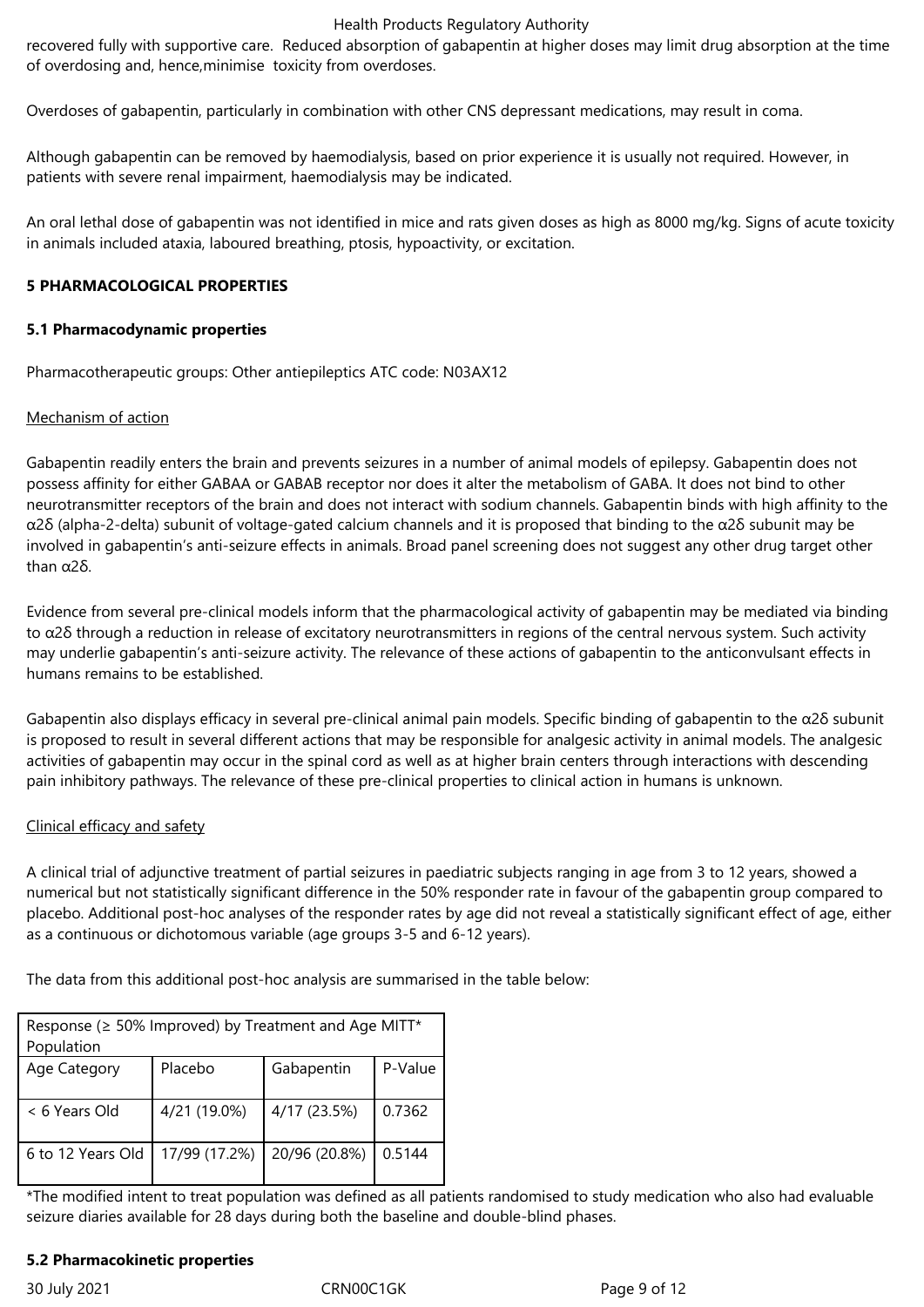# **Absorption**

Following oral administration, peak plasma gabapentin concentrations are observed within 2 to 3 hours. Gabapentin bioavailability (fraction of dose absorbed) tends to decrease with increasing dose. Absolute bioavailability of a 300 mg capsule is approximately 60%. Food, including a high-fat diet, has no clinically significant effect on gabapentin pharmacokinetics.

Gabapentin pharmacokinetics are not affected by repeated administration. Although plasma gabapentin concentrations were generally between 2 microgams/mL and 20 microgams/mL in clinical studies, such concentrations were not predictive of safety or efficacy. Pharmacokinetic parameters are given in Table 3.

| Table 3                                                              |         |      |          |      |            |      |
|----------------------------------------------------------------------|---------|------|----------|------|------------|------|
| <b>SUMMARY OF GABAPENTIN MEAN (%CV) STEADY-STATE</b>                 |         |      |          |      |            |      |
| <b>PHARMACOKINETIC PARAMETERS FOLLOWING EVERY EIGHT</b>              |         |      |          |      |            |      |
| <b>HOURS ADMINISTRATION</b>                                          |         |      |          |      |            |      |
| Pharmacokinetic parameter                                            | 300 mg  |      | 400 mg   |      | 800 mg     |      |
|                                                                      | $(N=7)$ |      | $(N=14)$ |      | $(N=14)$   |      |
|                                                                      | Mean    |      | %CV Mean |      | %CV   Mean | %CV  |
| $C_{\text{max}}$ (microgams/mL)                                      | 4.02    | (24) | 5.74     | (38) | 8.71       | (29) |
| $t_{\text{max}}$ (hr)                                                | 2.7     | (18) | 2.1      | (54) | 1.6        | (76) |
| $T1/2$ (hr)                                                          | 5.2     | (12) | 10.8     | (89) | 10.6       | (41) |
| AUC (0-8) microgams $\cdot$ hr/mL)                                   | 24.8    | (24) | 34.5     | (34) | 51.4       | (27) |
| Ae% (%)                                                              | ΝA      | NA.  | 47.2     | (25) | 34.4       | (37) |
| $C_{\text{max}}$ = Maximum steady state plasma concentration         |         |      |          |      |            |      |
| $t_{\text{max}}$ = Time for $C_{\text{max}}$                         |         |      |          |      |            |      |
| $T1/2$ = Elimination half-life                                       |         |      |          |      |            |      |
| $AUC(0-8)$ = Steady state area under plasma concentration-time curve |         |      |          |      |            |      |
| from time 0 to 8 hours postdose                                      |         |      |          |      |            |      |
| $Ae\%$ = Percent of dose excreted unchanged into the urine from time |         |      |          |      |            |      |
| 0 to 8 hours postdose                                                |         |      |          |      |            |      |
| $NA = Not available$                                                 |         |      |          |      |            |      |

# **Distribution**

Gabapentin is not bound to plasma proteins and has a volume of distribution equal to 57.7 litres. In patients with epilepsy, gabapentin concentrations in cerebrospinal fluid (CSF) are approximately 20% of corresponding steady-state trough plasma concentrations. Gabapentin is present in the breast milk of breast-feeding women.

# Biotransformation

There is no evidence of gabapentin metabolism in humans. Gabapentin does not induce hepatic mixed function oxidase enzymes responsible for drug metabolism.

# **Elimination**

Gabapentin is eliminated unchanged solely by renal excretion. The elimination half-life of gabapentin is independent of dose and averages 5 to 7 hours.

In elderly patients, and in patients with impaired renal function, gabapentin plasma clearance is reduced. Gabapentin elimination-rate constant, plasma clearance, and renal clearance are directly proportional to creatinine clearance.

Gabapentin is removed from plasma by haemodialysis. Dosage adjustment in patients with compromised renal function or undergoing haemodialysis is recommended (see section 4.2).

Gabapentin pharmacokinetics in children were determined in 50 healthy subjects between the ages of 1 month and 12 years. In general, plasma gabapentin concentrations in children > 5 years of age are similar to those in adults when dosed on a mg/kg basis.

In a pharmacokinetic study in 24 healthy paediatric subjects aged between 1 month and 48 months, an approximately 30% lower exposure (AUC), lower C<sub>max</sub> and higher clearance per body weight have been observed in comparison to available reported data in children older than 5 years.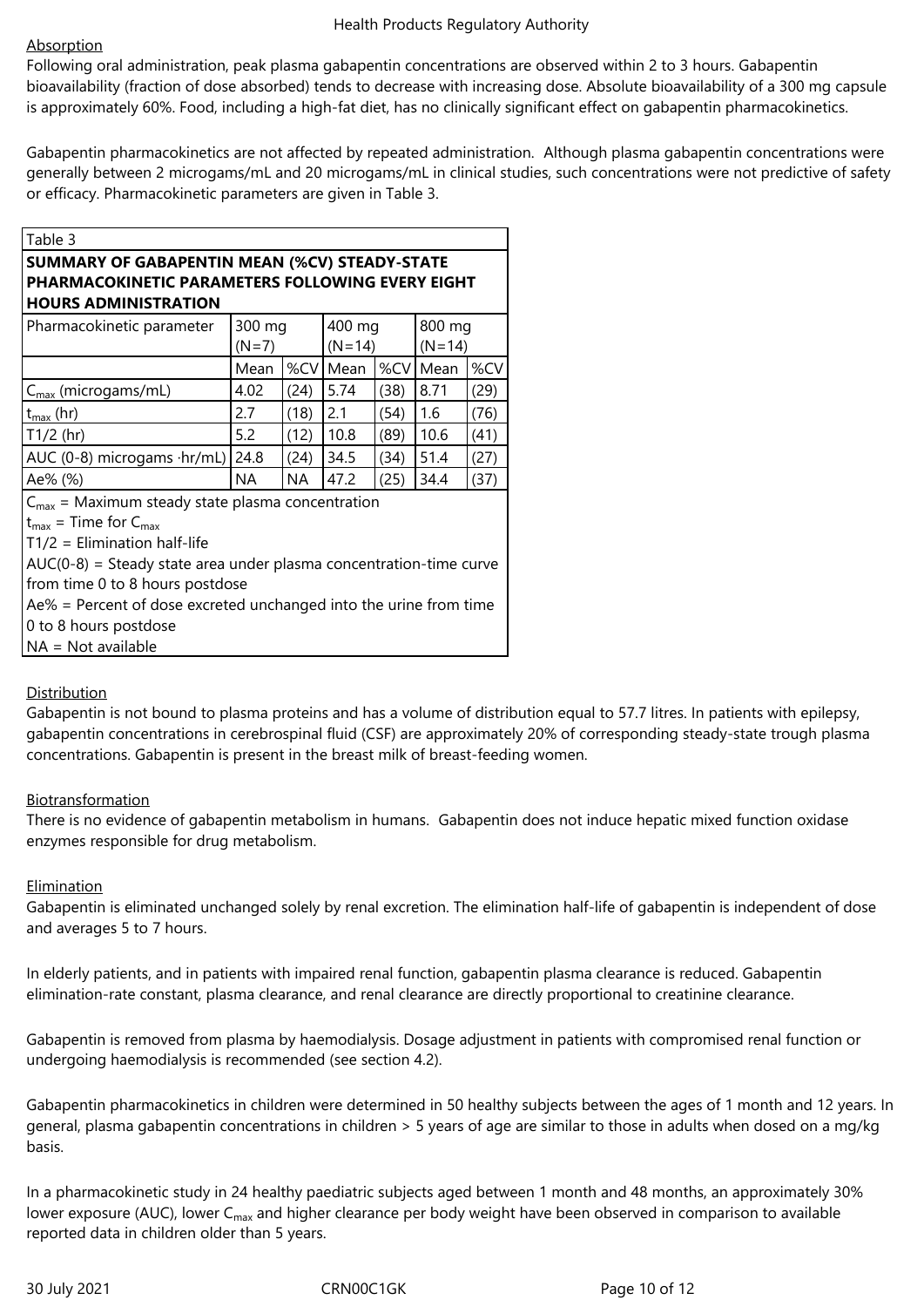# Linearity/non-linearity

Gabapentin bioavailability (fraction of dose absorbed) decreases with increasing dose which imparts non-linearity to pharmacokinetic parameters which include the bioavailability parameter (F) e.g. Ae%, CL/F, Vd/F. Elimination pharmacokinetics (pharmacokinetic parameters which do not include F such as CLr and T1/2), are best described by linear pharmacokinetics. Steady state plasma gabapentin concentrations are predictable from single-dose data.

# **5.3 Preclinical safety data**

# **Carcinogenesis**

Gabapentin was given in the diet to mice at 200, 600, and 2000 mg/kg/day and to rats at 250, 1000, and 2000 mg/kg/day for two years. A statistically significant increase in the incidence of pancreatic acinar cell tumours was found only in male rats at the highest dose. Peak plasma drug concentrations in rats at 2000 mg/kg/day are 10 times higher than plasma concentrations in humans given 3600 mg/day. The pancreatic acinar cell tumours in male rats are low-grade malignancies, did not affect survival, did not metastasise or invade surrounding tissue, and were similar to those seen in concurrent controls. The relevance of these pancreatic acinar cell tumours in male rats to carcinogenic risk in humans is unclear.

#### **Mutagenesis**

Gabapentin demonstrated no genotoxic potential. It was not mutagenic *in vitro* in standard assays using bacterial or mammalian cells. Gabapentin did not induce structural chromosome aberrations in mammalian cells *in vitro* or *in vivo*, and did not induce micronucleus formation in the bone marrow of hamsters.

# Impairment of fertility

No adverse effects on fertility or reproduction were observed in rats at doses up to 2000 mg/kg (approximately five times the maximum daily human dose on a mg/m<sup>2</sup> of body surface area basis).

# **Teratogenesis**

Gabapentin did not increase the incidence of malformations, compared to controls, in the offspring of mice, rats, or rabbits at doses up to 50, 30 and 25 times respectively, the daily human dose of 3600 mg, (four, five or eight times, respectively, the human daily dose on a mg/m<sup>2</sup> basis).

Gabapentin induced delayed ossification in the skull, vertebrae, forelimbs, and hindlimbs in rodents, indicative of fetal growth retardation. These effects occurred when pregnant mice received oral doses of 1000 or 3000 mg/kg/day during organogenesis and in rats given 2000 mg/kg prior to and during mating and throughout gestation. These doses are approximately 1 to 5 times the human dose of 3600 mg on a mg/m<sup>2</sup> basis.

No effects were observed in pregnant mice given 500 mg/kg/day (approximately 1/2 of the daily human dose on a mg/m<sup>2</sup> basis).

An increased incidence of hydroureter and/or hydronephrosis was observed in rats given 2000 mg/kg/day in a fertility and general reproduction study, 1500 mg/kg/day in a teratology study, and 500, 1000, and 2000 mg/kg/day in a perinatal and postnatal study. The significance of these findings is unknown, but they have been associated with delayed development. These doses are also approximately 1 to 5 times the human dose of 3600 mg on a mg/m<sup>2</sup> basis.

In a teratology study in rabbits, an increased incidence of post-implantation fetal loss, occurred in pregnant rabbits given 60, 300, and 1500 mg/kg/day during organogenesis. These doses are approximately 0.3 to 8 times the daily human dose of 3600 mg on a mg/m<sup>2</sup> basis. The margins of safety are insufficient to rule out the risk of these effects in humans.

# **6 PHARMACEUTICAL PARTICULARS**

#### **6.1 List of excipients**

Each hard capsule contains the following excipients: lactose monohydrate, maize starch and talc.

Capsule shell: gelatin, purified water and sodium laurilsulfate.

The 300 mg hard capsules contain the colouring E171 (titanium dioxide) and E172 (yellow iron oxide).